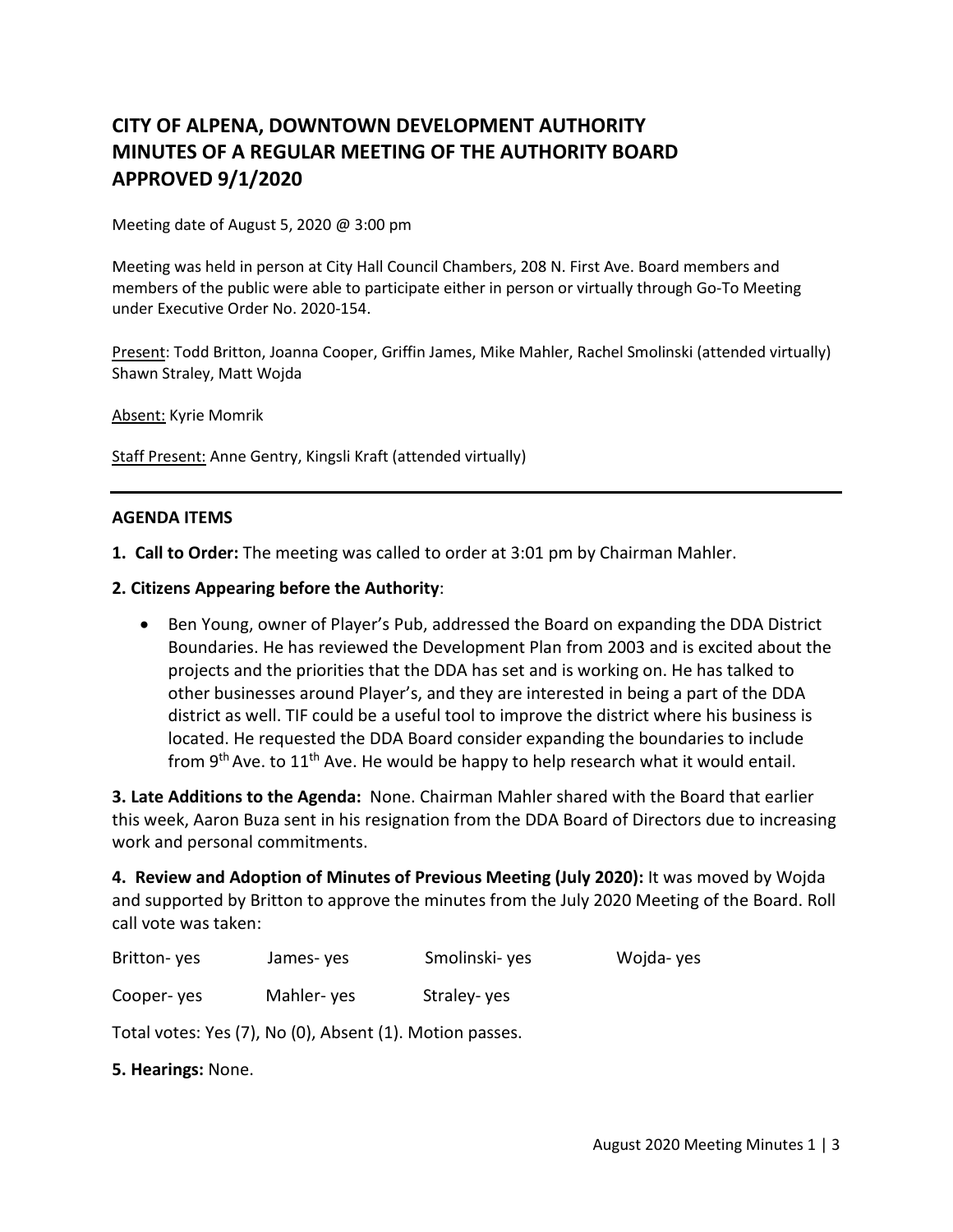**6. Executive Director's Report:** Gentry provided an oral and written report. She discussed Fresh Waves 2020: the first mural has been completed on the side of Salon 125 and has received great feedback from the public, the artist's experience, and has seen people taking photos with it nearly every day. The second mural at Thunder Bay Theatre will be postponed to later August due to the fire on Second Ave. She also discussed the Social Media Boosted Post Matching Program that Kingsli has been working on, an order placed for 23 downtown trees to be planted Labor Day weekend, and other updates on activities (Sidewalk Sales, Meet the Merchants, and Reopening Video).

> • Employee time off (update): Gentry gave an update on paid time off policies for employees. Following the City's policy, up to five days of paid vacation time can be carried over each year. For each paid day off, Kingsli Kraft will be paid for eight hours of work and Savannah Peterson will be paid for six hours of work. Each employee will be offered 10 vacation, 5 personal, and paid holidays.

# **7. Correspondence:** None to report.

**8. Review and Acceptance of Monthly Financial Reports (July 2020):** James moved and Straley supported to approve the financial reports for July 2020. Roll call vote was taken:

| Britton-yes | James- yes | Smolinski-yes | Wojda-yes |
|-------------|------------|---------------|-----------|
| Cooper-yes  | Mahler-yes | Straley-yes   |           |

Total votes: Yes (7), No (0), Absent (1). Motion passes.

### **9. Committee Reports**

- a. Budget/ Finance: Did not meet.
- b. Education & Promotion: Gentry gave an update on Fresh Waves 2020 and Coffee & Cars, which will be continued every Saturday from 8 am- 12 pm through September 7 due to positive feedback from the two July events.
	- Chili Chowder Cook-off. The committee discussed the 2020 Chili Chowder Cookoff, which was scheduled for early October. Due to concerns surrounding Covid-19, the committee recommended to cancel the 2020 event. The committee will be looking into other smaller events that could be held this fall in a safe manner.
- c. Design & Beautification: Britton gave an update on the committee's discussion about downtown trees and alleyway improvements.
- d. Economic Development: Mahler gave an update. The committee met and discussed additional grant funds for small businesses through the MEDC and new opportunities for businesses that hold liquor licenses (social districts and cocktails to-go).
- e. Parking: Did not meet this month.
- **10. Report from the City of Alpena:** Smolinski gave an update: